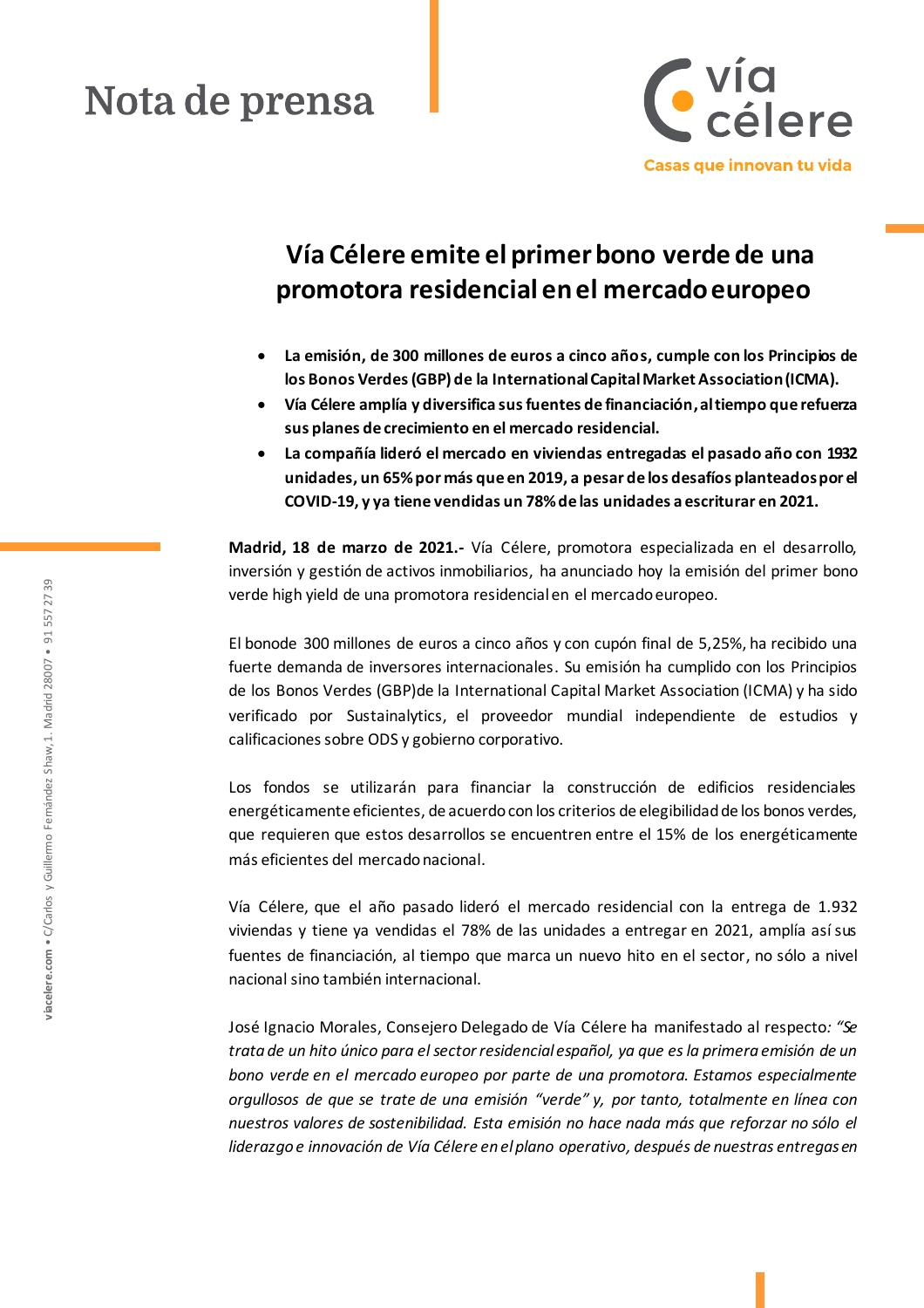

*2020, sino también nuestro nivel de innovación y liderazgo en el plano financiero. Vía Célere queda de esta manera con la liquidez necesaria para liderar el sector residencial español".*

#### **Resultados 2020**

2020 fue un año marcado por el crecimiento de Vía Célere, que también reforzó su posición financiera, reduciendo su deuda neta en 277 millones de euros. Esta cifra incluye amortizaciones de deuda corporativa por 227 millones de euros, además de otros repagos de préstamos suelo y otras obligaciones financieras.

Actualmente, Vía Célere cuenta con más de 3.400 viviendas en construcción y una cartera de más de 4.700 unidades en venta. Además, la promotora dispone de una cartera de suelo para más de 21.000 viviendas distribuida en las principales provincias españolas y con selectiva presencia en Portugal.

### **Sobre Vía Célere**

[Vía Célere](http://www.viacelere.es/) es una compañía inmobiliaria especializada en el desarrollo, inversión y gestión de activos residenciales. Gracias a su innovador modelo de negocio y equipo de profesionales, Vía Célere es hoy la empresa de referencia en el nuevo entorno y ciclo inmobiliario.

La compañía apuesta por la innovación y sostenibilidad como los pilares fundamentales de sus proyectos, a la vez que muestra su compromiso permanente con la satisfacción de sus clientes, accionistas y con el desarrollo profesional de sus empleados.

Vía Célere está a la vanguardia del sector residencial español a través de la introducción e implementación pionera de 45 innovaciones entre las que se encuentran procesos y conceptos como MagicHouse, el Building Information Modeling (BIM), el Last Planner System (LPS) o las zonas comunes disruptivas. Además, la compañía cuenta con 14 certificados de I+D, expedidos por la compañía acreditada ENAC. Estos certificados le otorgan el reconocimiento a su compromiso por implementar y desarrollar nuevas técnicas.

Puedes seguirnos en:



Visita la sala de prensa de Vía Célere en: http://viacelere.com/prensa

#### **Contacto de prensa**

Daniel Santiago [dsantiago@kreab.com](mailto:dsantiago@kreab.com) 917027170

Sara González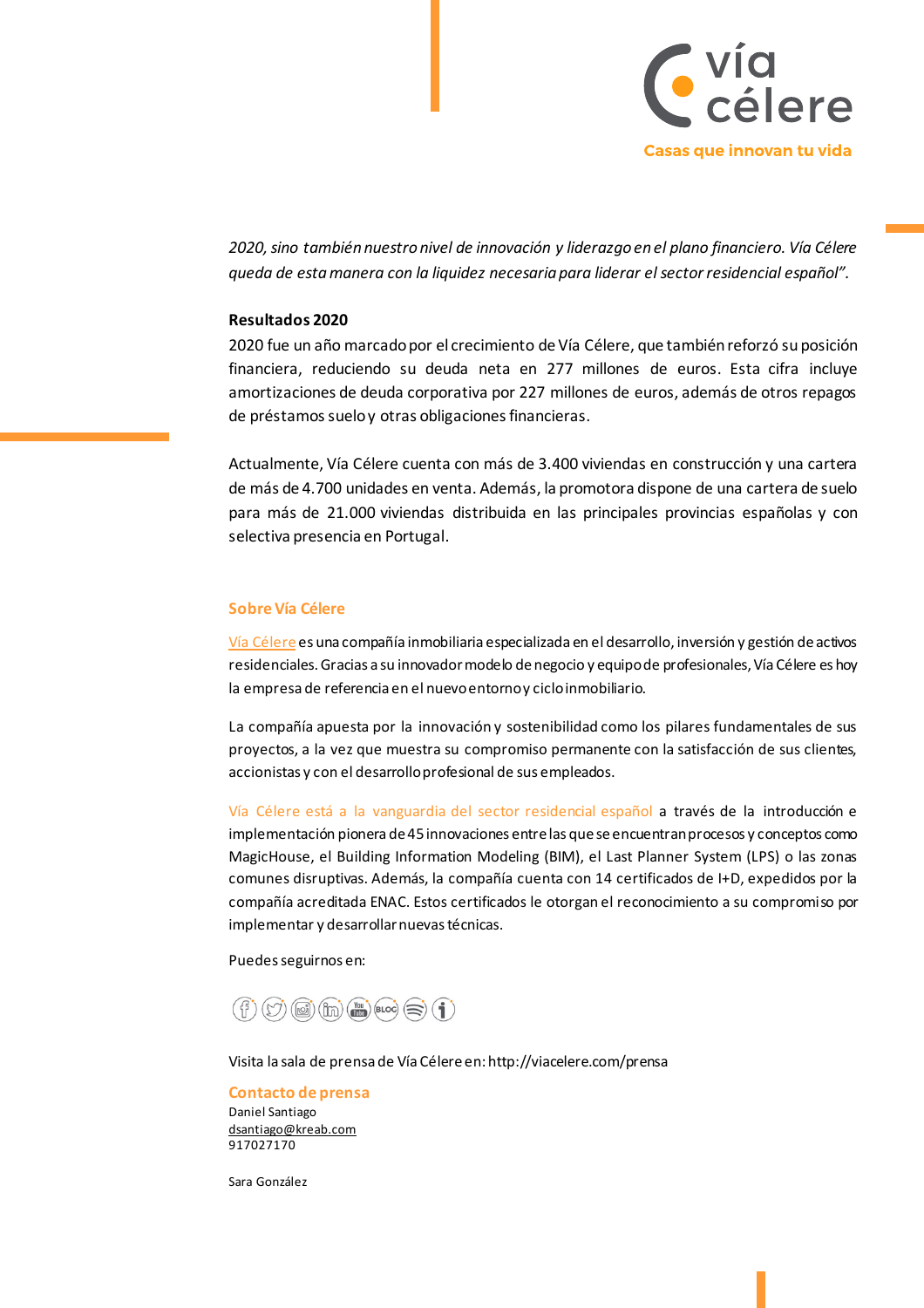

sgonzalez@kreab.com 635585817

#### *\*\*\*\*\*\*\*\*\*\*\*\*\*\*\*\*\*\**

*This document is not an offer to sell or a solicitation of an offer to purchase securities in the United States, nor shall it constitute an offer, solicitation or sale in any jurisdiction in which such offer, solicitation or sale would be unlawful. The Notes may not be sold in the United States unless they are registered under the Securities Act or are exempt from registration. The offering of Notes described in this announcement and any related guarantees has not been and will not be registered under the Securities Act, and accordingly any offer or sale of Notes and such guarantees may be made only in a transaction exempt from the registration requirements of the Securities Act.* 

*MiFID II professionals/ECPs-only / No PRIIPs KID - Manufacturer target market (MIFID II product governance) is eligible counterparties and professional clients only (all distribution channels). No PRIIPS key information document (KID) has been prepared as not available to retail investors in the EEA or the United Kingdom.* 

#### *FCA/ICMA Stabilisation*

*Promotion of the Notes in the United Kingdom ("UK") is restricted by the Financial Services and Markets Act 2000 (the "FSMA"), and accordingly, the Notes are not being promoted to the general public in the United Kingdom. This announcement is for distribution only to, and is only directed at, persons who (i) have professional experience in matters relating to investments falling within Article 19(5) of the Financial Services and Markets Act 2000 (Financial Promotion) Order 2005, as amended (the "Financial Promotion Order"), (ii) are persons falling within Article 49(2)(a) to (d) (high net worth companies, unincorporated associations, etc.) of the Financial Promotion Order, or (iii) are persons to whom an invitation or inducement to engage in investment activity within the meaning of section 21 of the FSMA in connection with the issue or sale of any securities may otherwise lawfully be communicated or caused to be communicated (all such persons together being referred to as "relevant persons"). Any investment activity to which this announcement relates will only be available to, and will only be engaged with, relevant persons. Any person who is not a relevant person should not act or rely on this announcement or any of its contents.* 

*In addition, if and to the extent that this announcement is communicated in, or the offer of securities to which it relates is made in, any European Economic Area ("EEA") member state or in the UK, this announcement and the offering of any securities described herein are only addressed to and directed at persons in that member state who are "qualified investors" within the meaning of Regulation (EU) 2017/1129 (the "Prospectus Regulation") (or who are other persons to whom the offer may lawfully be addressed) and must not be acted on or relied on by other persons in that member state. The offer and sale of the Notes will be made pursuant to an exception under the Prospectus Regulation from the requirement to produce a prospectus for offers of securities. This announcement does not constitute a prospectus within the meaning of the Prospectus Regulation or an offer to the public.* 

*Neither the content of Vía Célere Desarrollos Inmobiliarios' website nor any website accessible by hyperlinks on Vía Célere Desarrollos Inmobiliarios' website is incorporated in, or forms part of, this announcement.* 

*This press release may include projections and other "forward-looking" statements within the meaning of applicable securities laws. Any such projections or statements reflect the current views of Vía Célere Desarrollos Inmobiliarios about further events and financial performance. No assurances*